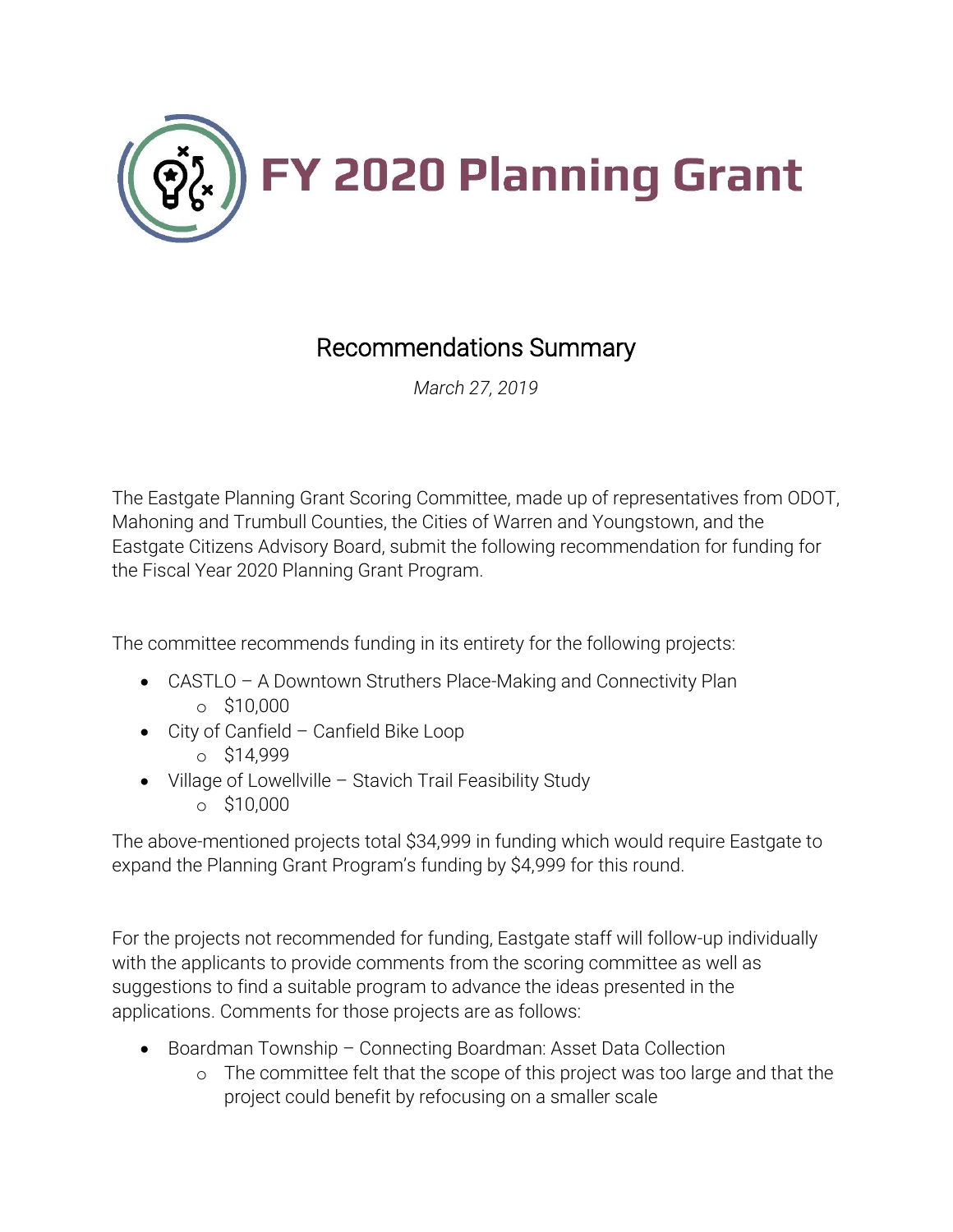- Canfield Township Summit Drive Capital Improvement Plan
	- o The committee saw this application as having limited applicability outside of the specified project area and noted that the community could be better served by a township-wide Capital Improvement Plan. The committee also felt that the project as proposed was too similar to work conducted for Preliminary Engineering for the improvement, which is not eligible for this funding.
- City of Campbell Wilson Avenue Capital Improvement Plan
	- o The committee felt that this application did not align itself close enough to the grant principles. A suggestion was made for this project to advance as a part of ODOT's Urban Paving Program, which Eastgate can assist with.
- Liberty Township Belmont Avenue Pedestrian and Safety Improvements
	- o The committee saw the focus area of this application to be too specific to have any replicable benefits. A recommendation was made for the community to work more closely with ODOT to plan the identified improvements.

The final scores for this funding round can be found in the table on the following page.